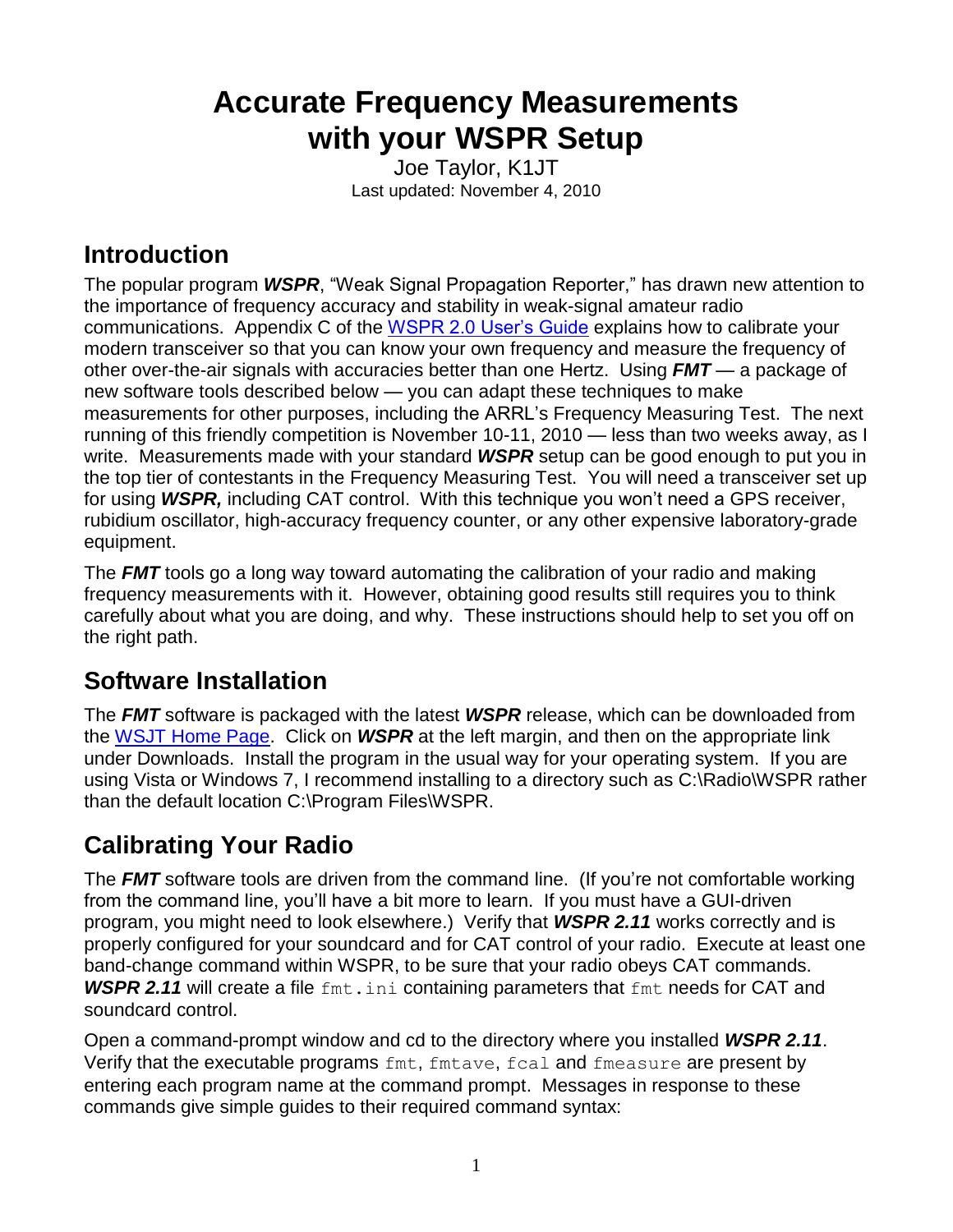```
C:\Radio\wspr> fmt
Usage: fmt <kHz> <0|1> <offset> <range> <tsec> <call>
Example: fmt 10000 1 1500 100 30 WWV
C:\Radio\wspr> fmtave
Usage: fmtave <infile>
Example: fmtave fmt.all
C:\Radio\wspr> fcal
Usage: fcal <infile>
Example: fcal fmtave.out
C:\Radio\wspr> fmeasure
Usage: fmeasure <infile>
Example: fmeasure fmtave.out
```
Program fmt requires six parameters after the program name — a nominal frequency in kHz, a flag (0 or 1) to indicate whether this is a calibration measurement, the desired offset in Hz, search range in Hz above and below the nominal offset, specified duration of measurement in seconds, and callsign. For example, to make a 30-second calibration measurement of the WWV 10 MHz signal, offsetting your receiver so that the WWV carrier provides an expected beat note of 1500 Hz and searching over a range  $\pm$  100 Hz from that audio frequency, use the command:

C:\Radio\wspr> fmt 10000 1 1500 100 30 WWV

In response to this command, program fmt will set the radio's dial to 9.998500 MHz and acquire audio for 30 seconds. The audio signal is then analyzed in overlapping segments about 6 s long, spaced by about 3 s. For each segment the program prints a line similar to those in the following table:

| UTC      | (kHz) | ?            | Freq CAL Offset<br>(Hz) | fMeas<br>(Hz) | DF<br>(Hz) | Level<br>(dB) | S/N<br>(dB) | Call |
|----------|-------|--------------|-------------------------|---------------|------------|---------------|-------------|------|
| 15:34:44 | 10000 | 1            | 1500                    | 1516.339      | 16.339     | 5.3           | 44.5        | WWV  |
| 15:34:47 | 10000 | $\mathbf{1}$ | 1500                    | 1516.491      | 16.491     | 9.1           | 46.3        | WWV  |
| 15:34:49 | 10000 | $\mathbf{1}$ | 1500                    | 1516.493      | 16.493     | 8.4           | 48.0        | WWV  |
| 15:34:52 | 10000 | $\mathbf{1}$ | 1500                    | 1516.317      | 16.317     | 6.7           | 42.3        | WWV  |
| 15:34:55 | 10000 | $\mathbf{1}$ | 1500                    | 1516.302      | 16.302     | 6.7           | 44.5        | WWV  |
| 15:34:58 | 10000 | $\mathbf{1}$ | 1500                    | 1516.500      | 16.500     | 7.2           | 40.5        | WWV  |
| 15:35:00 | 10000 | $\mathbf{1}$ | 1500                    | 1515.917      | 15.917     | 4.4           | 41.3        | WWV  |
| 15:35:03 | 10000 | 1            | 1500                    | 1515.745      | 15.745     | 5.2           | 40.8        | WWV  |
| 15:35:06 | 10000 | $\mathbf{1}$ | 1500                    | 1516.523      | 16.523     | 6.6           | 41.0        | WWV  |
| 15:35:09 | 10000 |              | 1500                    | 1516.423      | 16.423     | 5.4           | 43.2        | WWV  |

Here fMeas is the observed frequency of the beat note and  $DF = fMeas - Offset$  is the measured dial error. Output from fmt also appears (without column headings) in the file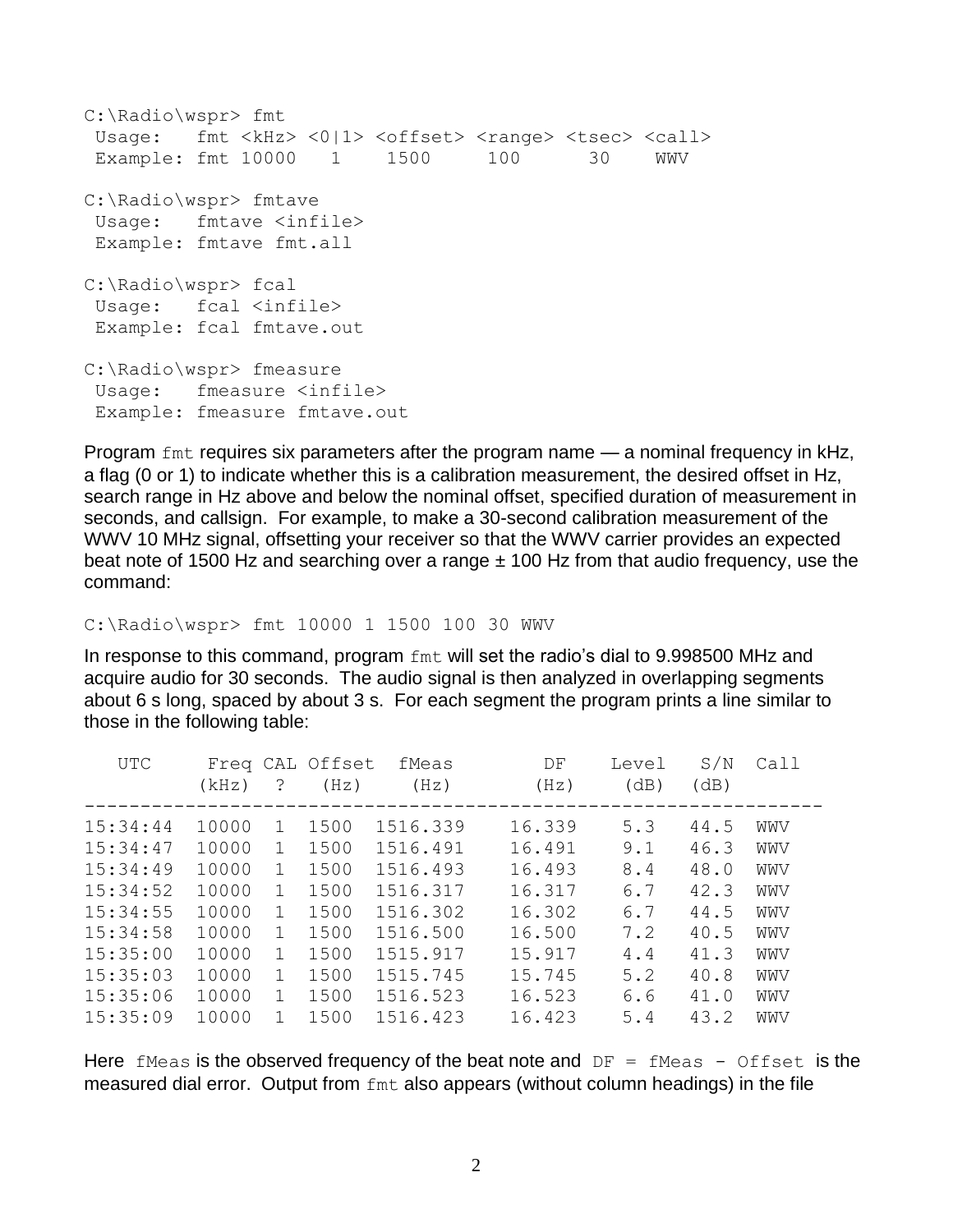$fmt.out$  — which is started afresh at each program invocation — and in  $fmt$  all, where it accumulates until you explicitly delete the file.

As described in Appendix C of the [WSPR 2.0 User's Guide,](http://www.physics.princeton.edu/pulsar/K1JT/WSPR_2.0_User.pdf) to calibrate your radio you should make a number of measurements like this example, over a range of frequencies. This process can be automated by executing a Windows batch file or Linux shell script similar to the following one, which I call gocal.bat:

```
C:\Radio\wspr> type gocal.bat
fmt 660 1 1500 100 30 WFAN
fmt 880 1 1500 100 30 WCBS
fmt 1210 1 1500 100 30 WPHT
fmt 2500 1 1500 100 30 WWV
fmt 3330 1 1500 100 30 CHU
fmt 5000 1 1500 100 30 WWV
fmt 7850 1 1500 100 30 CHU
```
fmt 10000 1 1500 100 30 WWV fmt 14670 1 1500 100 30 CHU fmt 15000 1 1500 100 30 WWV fmt 20000 1 1500 100 30 WWV

In Linux the name of the script is simply  $qocal$  (without the extension), but the contents are the same. Executing the batch file causes calibration sequences to be run for each of a number of stations whose frequency calibration you have good reason to trust. For this example I used local AM broadcast stations WFAN (660), WCBS (880), WPHT (1210), and the HF standard-frequency transmissions of WWV and CHU. Use gocal as a template and make your own batch file using stations you can receive well at the relevant time of day. You don't need as many calibration stations as shown in the example, but be sure to use enough to cover a range of frequencies from the AM broadcast band up through at least 10 MHz.

After typing  $qocal$  at the command prompt you should see the output from  $f$ mt for each line in the file, and the measurements will accumulate in  $f_{\text{int}}$ , all. Here's an abbreviated copy of  $fmt$ .all obtained by executing  $qocal$ .bat at my station one afternoon (the column headings were added by hand):

| <b>UTC</b>                                    | (kHz)             | ?                 | Freq CAL Offset<br>(Hz) | fMeas<br>(Hz)                    | DF<br>(Hz)              | Level<br>(dB)     | S/N<br>(dB)          | Call                        |
|-----------------------------------------------|-------------------|-------------------|-------------------------|----------------------------------|-------------------------|-------------------|----------------------|-----------------------------|
| 15:41:51<br>15:41:54<br>15:41:56              | 660<br>660<br>660 | 1.<br>1<br>1      | 1500<br>1500<br>1500    | 1503.103<br>1503.103<br>1503.103 | 3.103<br>3.103<br>3.103 | 1.5<br>1.7<br>2.1 | 54.4<br>54.1<br>53.6 | WFAN<br>WFAN<br>WFAN        |
| $\ddotsc$<br>15:42:22<br>15:42:25<br>15:42:27 | 880<br>880<br>880 | $\mathbf{1}$<br>1 | 1500<br>1500<br>1500    | 1503.459<br>1503.460<br>1503.459 | 3.459<br>3.460<br>3.459 | 1.8<br>2.6<br>1.5 | 56.4<br>55.5<br>56.6 | WCBS<br><b>WCBS</b><br>WCBS |
| $\ddotsc$<br>15:42:53<br>15:42:56             | 1210<br>1210      |                   | 1500<br>1500            | 1503.850<br>1503.851             | 3.850<br>3.851          | 1.0<br>$-0.8$     | 56.6<br>58.4         | WPHT<br>WPHT                |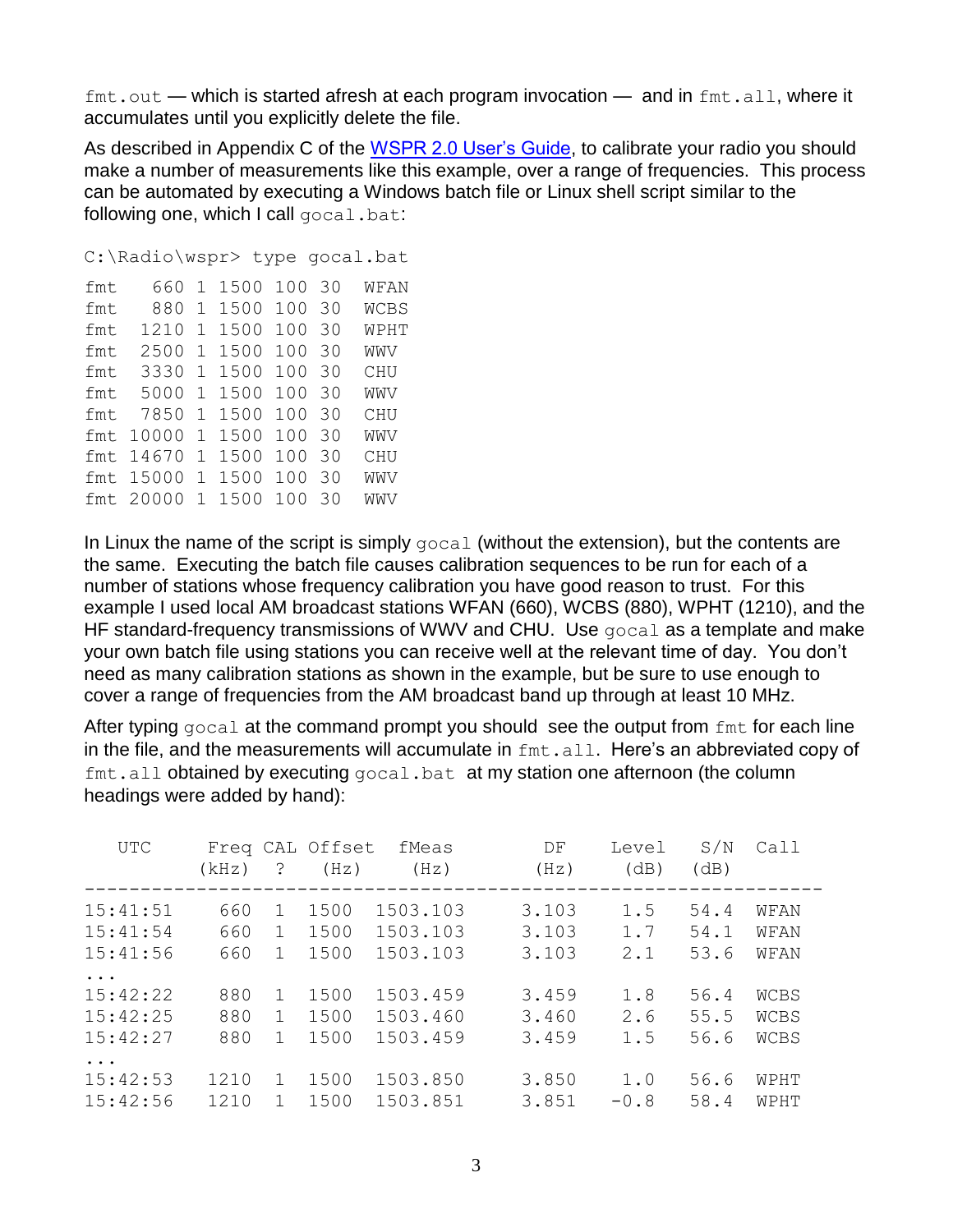| 15:42:58                         | 1210         | 1                          | 1500         | 1503.849 3.849       |                     |                  | $0.5$ 57.2 | WPHT                        |                    |
|----------------------------------|--------------|----------------------------|--------------|----------------------|---------------------|------------------|------------|-----------------------------|--------------------|
| $\cdots$<br>15:43:23<br>15:43:26 | 2500<br>2500 | $\mathbf 1$<br>$\mathbf 1$ | 1500<br>1500 | 1559.336<br>1403.312 | 59.336<br>$-96.688$ | $-4.1$<br>$-3.9$ | 9.7<br>7.8 | WWV<br>WWV                  | $\star$<br>$\star$ |
| 15:43:28                         | 2500         | $\mathbf 1$                | 1500         | 1418.310             | $-81.690$           | $-4.1$           | 8.1        | WWV                         | $\star$            |
| $\cdots$<br>15:43:54             | 3330         | $\mathbf 1$                | 1500         | 1506.960             | 6.960               | 1.4              | 65.2       | $\mathop{\hbox{\rm CHU}}$   |                    |
| 15:43:57                         | 3330         | $\mathbf 1$                | 1500         | 1506.961             | 6.961               | 0.5              | 65.7       | $\mathop{\rm CHU}\nolimits$ |                    |
| 15:43:59                         | 3330         | $\mathbf{1}$               | 1500         | 1506.960             | 6.960               | 0.1              | 65.7       | CHU                         |                    |
| $\cdots$<br>15:44:25             | 5000         | $\mathbf{1}$               | 1500         | 1509.350             | 9.350               | 0.7              | 27.5       | WWV                         |                    |
| 15:44:28                         | 5000         | 1                          | 1500         | 1509.345             | 9.345               | 0.5              | 27.4       | WWV                         |                    |
| 15:44:30                         | 5000         | $\mathbf 1$                | 1500         | 1509.342 9.342       |                     | 0.9              | 28.5       | WWV                         |                    |
| $\ddots$<br>15:44:55             | 7850         | $\mathbf 1$                | 1500         | 1513.547             | 13.547              | 17.1             | 58.6       | CHU                         |                    |
| 15:44:58                         | 7850         | $\mathbf{1}$               | 1500         | 1513.550             | 13.550              | 15.5             | 60.0       | CHU                         |                    |
| 15:45:00                         | 7850         | $\mathbf 1$                | 1500         | 1513.556             | 13.556              | 17.1             | 58.4       | $\mathop{\rm CHU}\nolimits$ |                    |
| .<br>15:45:26                    | 10000        | $\mathbf 1$                | 1500         | 1516.681             | 16.681              | 6.7              | 46.2       | WWV                         |                    |
| 15:45:29                         | 10000        | $\mathbf{1}$               | 1500         | 1516.656             | 16.656              | 4.8              | 42.8       | WWV                         |                    |
| 15:45:31                         | 10000        | $\mathbf 1$                | 1500         | 1516.789             | 16.789              | 6.6              | 49.0       | WWV                         |                    |
| $\cdots$<br>15:45:57             | 14670        | $\mathbf{1}$               | 1500         | 1523.601             | 23.601              | $-3.4$           | 28.6       | CHU                         |                    |
| 15:46:00                         | 14670        | $\mathbf 1$                | 1500         | 1523.066             | 23.066              | $-3.4$           | 31.0       | $\mathop{\rm CHU}\nolimits$ |                    |
| 15:46:02                         | 14670        | $\mathbf{1}$               | 1500         | 1523.660             | 23.660              | $-3.5$           | 30.3       | CHU                         |                    |
| $\ddotsc$ .<br>15:46:27          | 15000        | $\mathbf 1$                | 1500         | 1523.940             | 23.940              | 5.1              | 49.2       | WWV                         |                    |
| 15:46:30                         | 15000        | $\mathbf 1$                | 1500         | 1523.818             | 23.818              | 4.5              | 53.1       | WWV                         |                    |
| 15:46:32                         | 15000        |                            | 1500         |                      |                     |                  | 50.5       |                             |                    |
| $\cdots$                         |              | $\mathbf 1$                |              | 1523.832             | 23.832              | 1.7              |            | WWV                         |                    |
| 15:46:58                         | 20000        | $\mathbf 1$                | 1500         | 1530.897             | 30.897              | 22.3             | 35.6       | WWV                         |                    |
| 15:47:01                         | 20000        | $\mathbf{1}$               | 1500         | 1530.793 30.793      |                     | 22.1             | 33.4       | WWV                         |                    |
| 15:47:03                         | 20000        | $\mathbf{1}$               | 1500         | 1530.779             | 30.779              | 22.1             | 36.9       | WWV                         |                    |
| .                                |              |                            |              |                      |                     |                  |            |                             |                    |

Notice that the DF measurements for a particular station usually agree to within a few tenths of a Hz. In addition, they generally increase (or decrease) in proportion to the station frequency. In mid-afternoon I can't hear WWV at 2.5 MHz, so those entries in this particular example are garbage. They should be deleted from the file before further processing. A rough guide to potentially questionable entries is provided by the S/N measurement, and an end-of-line asterisk flags any measurement with S/N < 20 dB. You must learn to recognize and remove spurious measurements from the table.

Use Windows Notepad (or your favorite text editor) to delete any bad lines from fmt.all. After this is done, run program fintave on it to average all valid measurements for each calibration station. Your screen should look something like the output reproduced on the next page. The same output (without column headings) will appear in file fmtave.out. In this table  $N$  is the number of valid measurements at each frequency, and  $\text{rms}$  is the root-meansquare scatter of individual measurements of DF about the quoted average. Any entry in the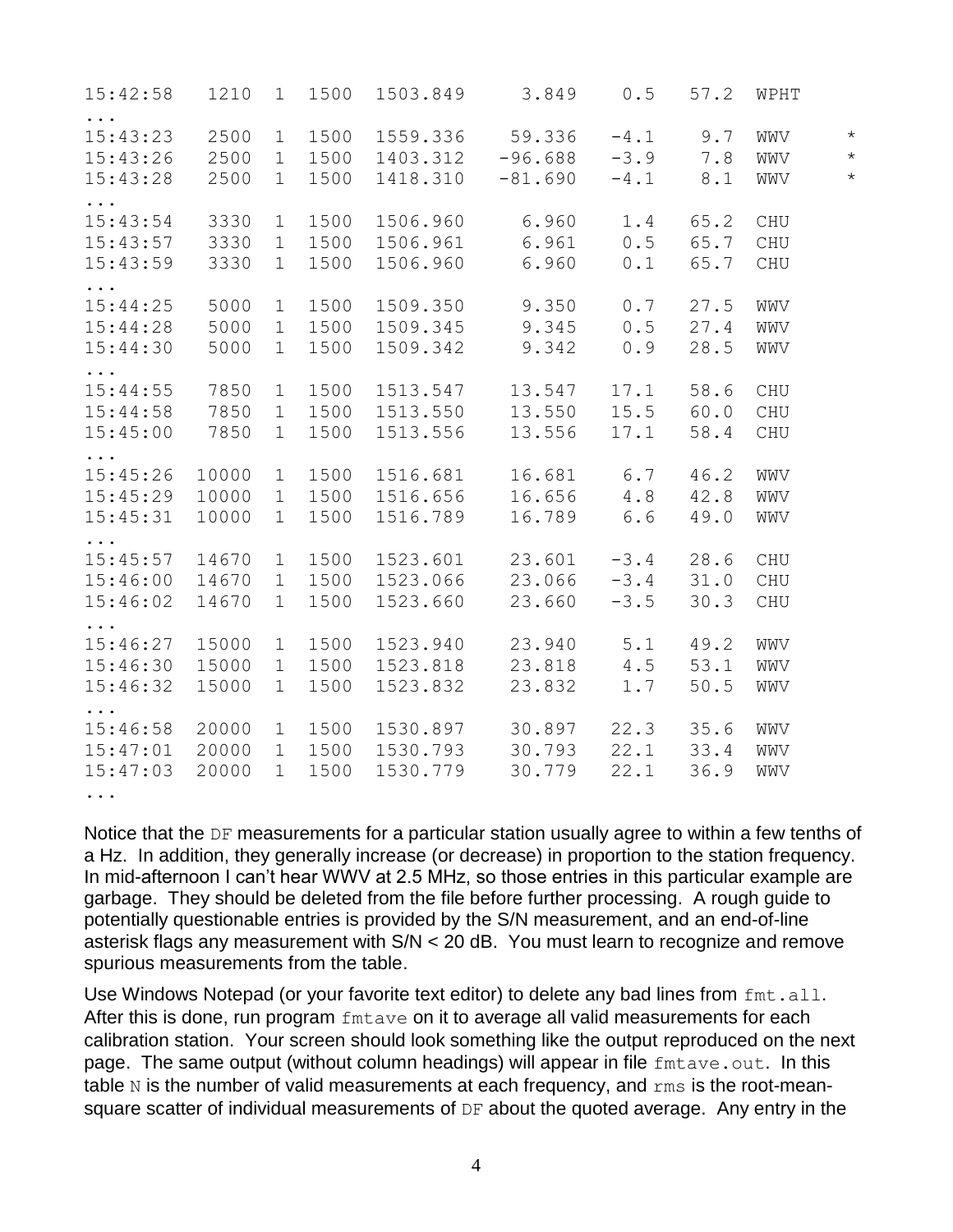rms column larger than a few tenths of a Hz is a likely indicator of problems with the measurement.

| Freq<br>(kHz) | DF<br>(Hz) | CAL<br>? | N  | rms<br>(Hz) | UTC      | Call        |  |
|---------------|------------|----------|----|-------------|----------|-------------|--|
| 0.660         | 3.103      | 1        | 10 | 0.00        | 15:41:51 | WFAN        |  |
| 0.880         | 3.459      | 1        | 10 | 0.00        | 15:42:22 | <b>WCBS</b> |  |
| 1.210         | 3.850      | 1        | 10 | 0.00        | 15:42:53 | WPHT        |  |
| 3.330         | 6.960      | 1        | 10 | 0.00        | 15:43:54 | CHU         |  |
| 5.000         | 9.343      | 1        | 10 | 0.00        | 15:44:25 | WWV         |  |
| 7.850         | 13.559     | 1        | 10 | 0.02        | 15:44:55 | CHU         |  |
| 10.000        | 16.772     | 1        | 10 | 0.11        | 15:45:26 | WWV         |  |
| 14.670        | 23.245     | 1        | 10 | 0.25        | 15:45:57 | CHU         |  |
| 15.000        | 23.824     | 1        | 10 | 0.05        | 15:46:27 | WWV         |  |
| 20.000        | 30.834     | 1        | 10 | 0.07        | 15:46:58 | WWV         |  |

C:\Radio\wspr> fmtave fmt.all

Your next step is to fit a straight-line calibration function to the sequence of measurement pairs (Freq, DF) appearing in the first two columns of  $f$ mtave.out. As described in Appendix C of the User's Guide, you can do this by executing the program  $f$ cal, passing it the name of the file containing your averaged calibration measurements:

C:\Radio\wspr> fcal fmtave.out

| Freq<br>(MHz)                                                                              |              | DF<br>(Hz)                                                                                  |    | Meas Freq<br>(MHz)                                                                                                                                     |  | Resid<br>(Hz)                                                                                            |                                               | Call                 |       |    |
|--------------------------------------------------------------------------------------------|--------------|---------------------------------------------------------------------------------------------|----|--------------------------------------------------------------------------------------------------------------------------------------------------------|--|----------------------------------------------------------------------------------------------------------|-----------------------------------------------|----------------------|-------|----|
| 0.660<br>0.880<br>1.210<br>3.330<br>5.000<br>7.850<br>10.000<br>14.670<br>15.000<br>20.000 |              | 3.103<br>3.459<br>3.850<br>6.960<br>9.343<br>13.559<br>16.772<br>23.245<br>23.824<br>30.834 |    | 0.660003103<br>0.880003459<br>1.210003850<br>3.330006960<br>5.000009343<br>7.850013559<br>10.000016772<br>14.670023245<br>15.000023824<br>20.000030834 |  | $-0.036$<br>0.004<br>$-0.080$<br>$-0.019$<br>$-0.038$<br>0.078<br>0.199<br>$-0.045$<br>0.059<br>$-0.123$ | CHU<br>WWV<br>CHU<br>WWV<br>CHU<br>WWV<br>WWV | WFAN<br>WCBS<br>WPHT |       |    |
| A :<br>err:                                                                                | 2.19<br>0.05 | Hz                                                                                          | B: | 1.4384 ppm<br>0.0047                                                                                                                                   |  | StdDev:                                                                                                  |                                               |                      | 0.097 | Hz |

Any lines that have 0 (zero) in column 3 of file fmtave.out are ignored when calculating the calibration parameters.

Column 3 of the on-screen output from program fcal gives the frequency of each calibrating station, according to your uncalibrated radio. Column 4 is the difference between your *corrected* measurement and the nominal station frequency — in other words, the residual dial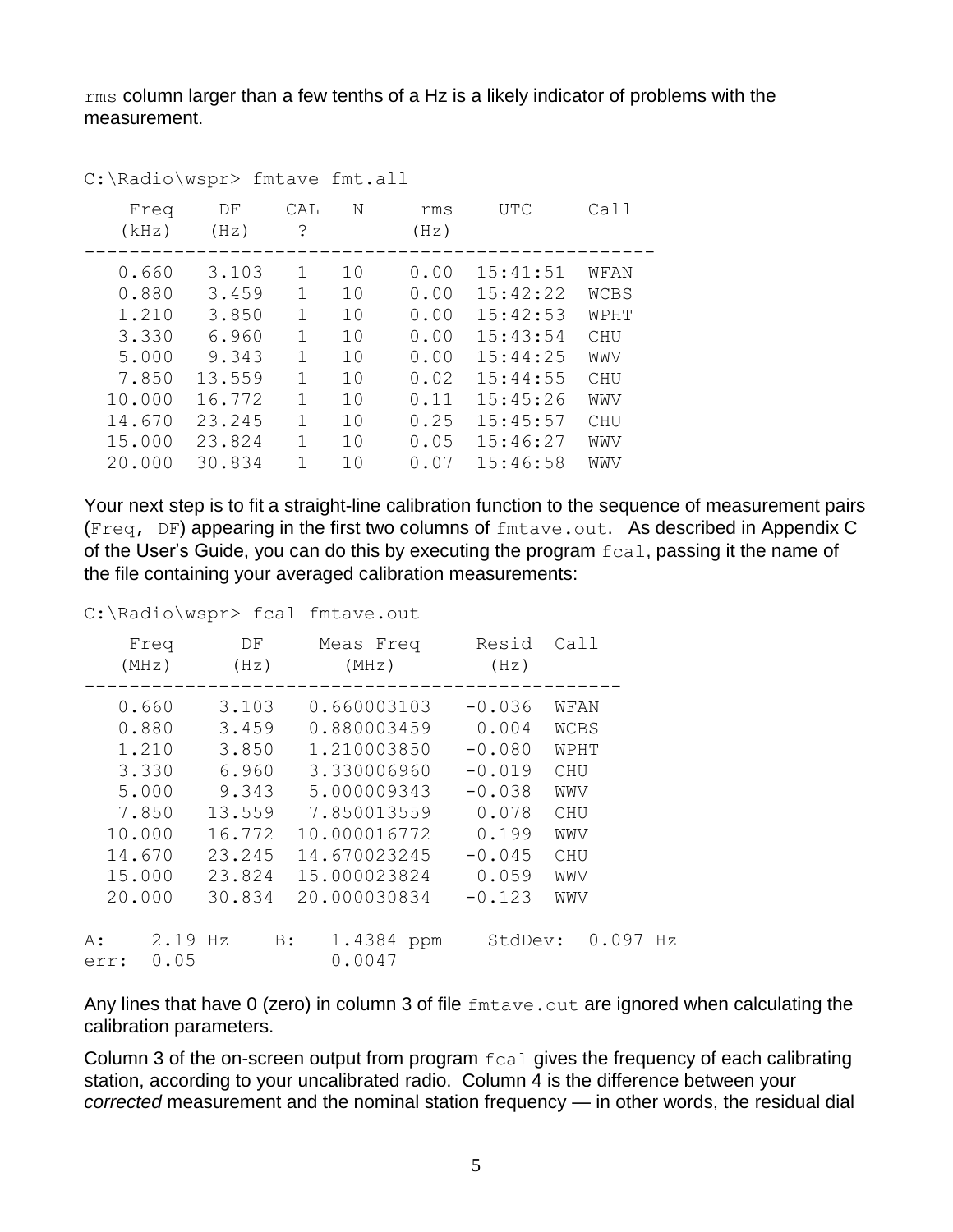error, in Hz, after applying your radio's calibration function. The last two lines of output give the intercept  $A$  and slope  $B$  of the straight-line calibration function, and the estimated uncertainties of A and B. (These are the constants that should be entered on the Setup  $\vert$ Advanced screen of WSPR. They are written into file fcal.out, and you can enter them automatically, the next time you start *WSPR*, by clicking on "Read A and B from fcal.out" on the Setup | Advanced screen.) The calibration constants will also be used in the final step of making *FMT* measurements.

The graph plotted below illustrates the excellent fit of the straight line  $DF = A + Bf$  to the averaged measurements in the example file fmtave.out. The scatter of measurements about the fitted line is approximately 0.1 Hz — just as it should be, according to the calculated standard deviation 0.097 Hz, shown above.

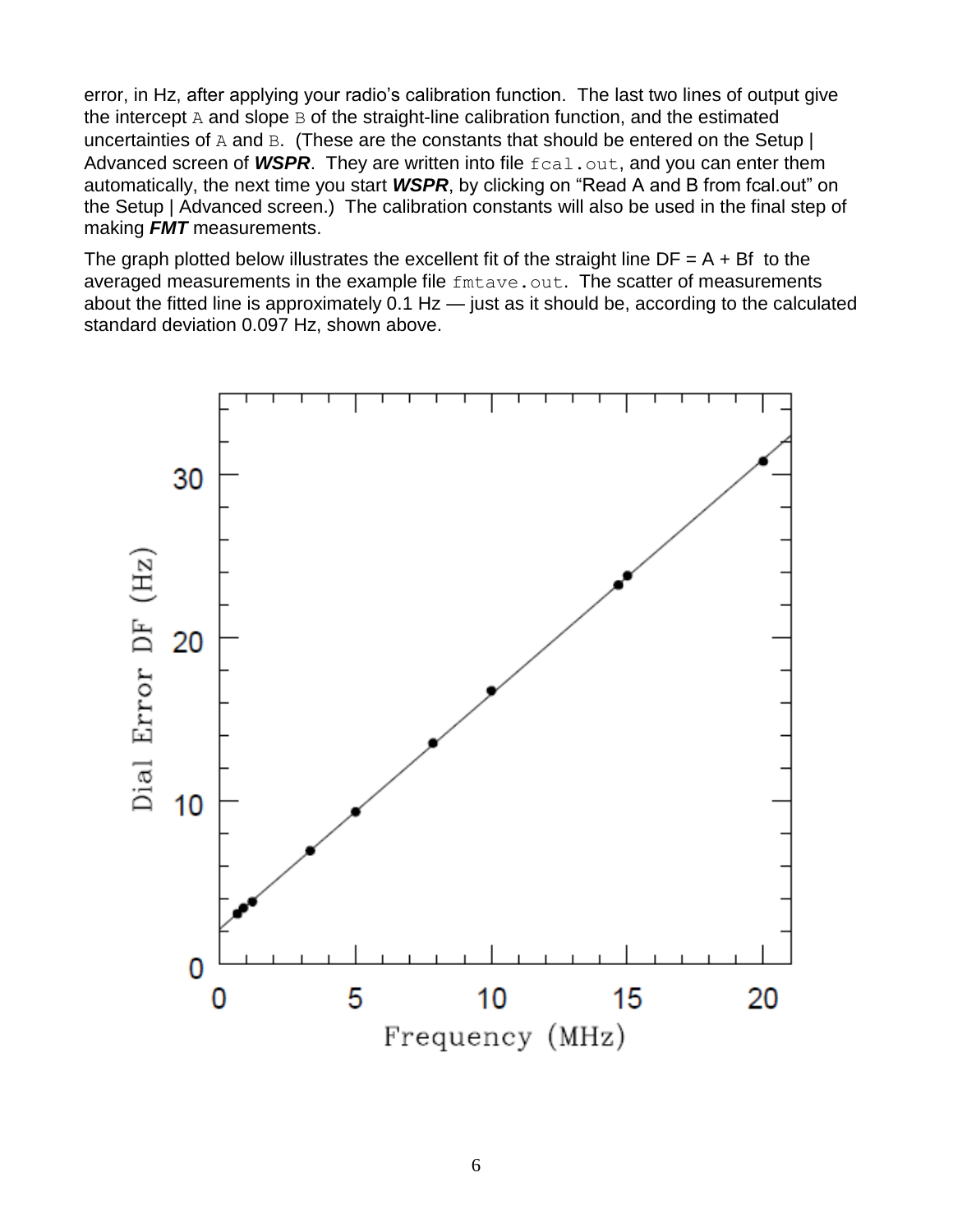## **Suggested Procedure for the ARRL Frequency Measuring Test**

The November 2010 Frequency Measuring test extends over seven 15-minute intervals, each providing a different test signal. W8SKE will transmit an unmodulated carrier on about 7055 and 3575 kHz, K5CM on 3578 and 1844, WA6ZTY on 7097, and W6OQI on 7067 and 3567. See<http://www.arrl.org/files/file/W1AW/Other%20FMT%20files/FMT.pdf> for additional details about the Frequency Measuring Test.

To avoid the possibility of typing errors at crucial times, I recommend preparing batch files with names equal to the starting UTC of each test segment. For example, my first file for the November 2010 FMT will be named 0230.bat (or simply 0230 in Linux) and will contain this single command line:

fmt 7055 0 1500 1000 180 W8SKE

Typing 0230 at the command prompt will run fmt for three minutes, producing 64 frequency measurements of the strongest carrier found between 7054 and 7056 kHz. Similar batch files should be prepared in advance for each of the other test signals.

My overall recipe for measurements in the FMT thus involves the following steps:

- 1. Delete or rename any existing file  $fmt$ . all.
- 2. Run the batch file gocal.
- 3. Use batch files to run  $f$ mt for each station, during its three key-down minutes.
- 4. Run gocal again.
- 5. Make a backup copy of fmt.all, naming it something like fmt.all.nov2010.

Running gocal both before and after your test measurements lets you test your radio's calibration stability. Note: you should turn it on and leave it on for at least 24 hours before the test, to minimize any possible thermal drift.

After making your backup file copy — step 5 above — your measurement tasks are complete!

#### **Analyzing your Data**

So… now it's time to analyze your data. To provide an example for this last step, let's imagine that the WWV signal at 5 MHz was a station of unknown frequency, rather than a calibrator. To effect this change I edited one line in the file fmtave.out described above, changing

5.000 9.343 1 10 0.00 15:44:25 WWV to 5.000 9.343 0 10 0.00 15:44:25 WWV

(Your own measurements made during the Frequency Measuring Test will already have created lines in file fmtave.out with zeros in column 3, indicating that they are to be treated as unknown frequencies.) Your final step is now a simple one: run the program fmeasure on your averaged measurements, as illustrated on the next page.